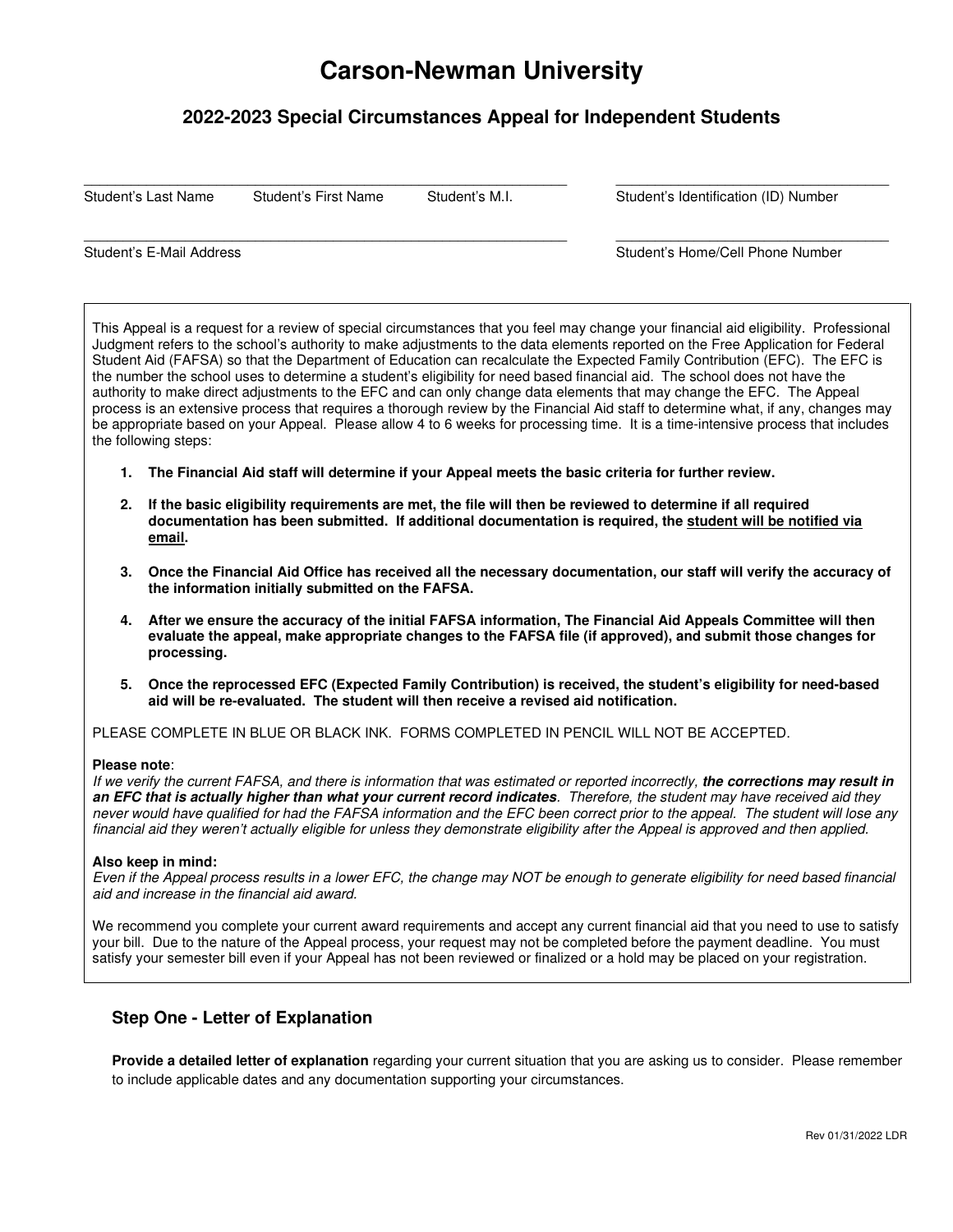Student's Last Name Student's Identification (ID) Number

# **Step Two - Required Documents**

Complete the section below that corresponds to your circumstance. Please note the documentation required for each situation.

| <b>Situation</b>                                                                                                                                                                                                                                                                | <b>Required Documentation (please check if included)</b>                                                                                                                                                                                                                                                                                                                                                                                                                                                                                                                                                                                                                                                                                                |
|---------------------------------------------------------------------------------------------------------------------------------------------------------------------------------------------------------------------------------------------------------------------------------|---------------------------------------------------------------------------------------------------------------------------------------------------------------------------------------------------------------------------------------------------------------------------------------------------------------------------------------------------------------------------------------------------------------------------------------------------------------------------------------------------------------------------------------------------------------------------------------------------------------------------------------------------------------------------------------------------------------------------------------------------------|
| You or your spouse had a <b>total loss of full-time employment</b><br>for at least six (6) weeks. Please note: Loss of income for the 2020<br>calendar year will NOT be considered for special circumstances<br>appeal as this process will be based on current year data only. | Copy of 2020 IRS Tax Return Transcript or signed copy of 2020<br><b>IRS Tax Return</b><br>Copy of 2021 IRS Tax Return Transcript or signed copy of 2021<br><b>IRS Tax Return</b><br>Employer's written notice of termination of employment<br>Copies of 2022 pay stubs for all employment<br>Document unemployment benefits & amount received<br>Document all other sources of income (taxed & untaxed)<br>Attending doctor's statement of disability<br>Document date disability/disaster caused unemployment<br>Documentation of employer disability payment<br>Documentation of Worker's Compensation<br>Document Official Declaration of Natural Disaster status<br>IRS Letter of Non-Filing for student or spouse (if they did<br>not files taxes) |
| You or your spouse had a total loss of untaxed income<br>or benefit.<br>Benefit Lost:<br>Unemployment<br>___ Social Security<br>___ Child Support                                                                                                                               | Copy of 2020 IRS Tax Return Transcript or signed copy of 2020<br><b>IRS Tax Return</b><br>Copy of 2021 IRS Tax Return Transcript or signed copy of 2021<br><b>IRS Tax Return</b><br>Benefit provider's notification of loss of benefit<br>Document amount of benefits received in 2021and 2022<br>Copies of 2022 pay stubs for all employment<br>Document all other sources of income (taxed & untaxed)<br>Document unemployment benefits & amounts received in 2020,<br>2021 and 2022.<br>Court documents verifying date of loss of child support<br>IRS Letter of Non-Filing for student or spouse (if they did<br>not files taxes)                                                                                                                   |
| You or your spouse had an unusual one-time income reported on<br>your 2020 IRS Tax Return.<br>*Please note: Income used towards discretionary expenses may not<br>be taken into consideration as a reason to adjust aid eligibility.                                            | Copy of 2020 IRS Tax Return Transcript or signed copy of 2020<br><b>IRS Tax Return</b><br>Copy of 2021 IRS Tax Return Transcript or signed copy of 2021<br><b>IRS Tax Return</b><br>Copy of 2019 IRS Tax Return Transcript or signed copy of 2019<br><b>IRS</b> Tax Return<br>Documentation of source of income<br>Signed and dated statement indicating how the one-time income<br>was used, along with supporting<br>IRS Letter of Non-Filing for student or spouse (if they did<br>not files taxes)                                                                                                                                                                                                                                                  |
| You have already filed your 2022-23 FAFSA and since that time<br>your spouse has passed away.<br>Date of occurrence:                                                                                                                                                            | Copy of 2020 IRS Tax Return Transcript or signed copy of 2020<br>IRS Tax Return<br>Copy of 2021 IRS Tax Return Transcript or signed copy of 2021<br><b>IRS Tax Return</b><br>Copy of court documented separation/divorce decree and/or<br>documentation of separate residences.<br>Copy of spouse's death certificate.<br>IRS Letter of Non-Filing for student or spouse (if they did<br>not files taxes)                                                                                                                                                                                                                                                                                                                                               |
| OTHER:<br>Please note: The Financial Aid staff will review your circumstance to<br>determine if it is a viable situation for professional judgment.                                                                                                                             | Copy of 2020 IRS Tax Return Transcript or signed copy of 2020<br><b>IRS Tax Return</b><br>Copy of 2021 IRS Tax Return Transcript or signed copy of 2021<br><b>IRS Tax Return</b><br>All applicable documentation to support your circumstance.<br>IRS Letter of Non-Filing for student or spouse (if they did<br>not files taxes)                                                                                                                                                                                                                                                                                                                                                                                                                       |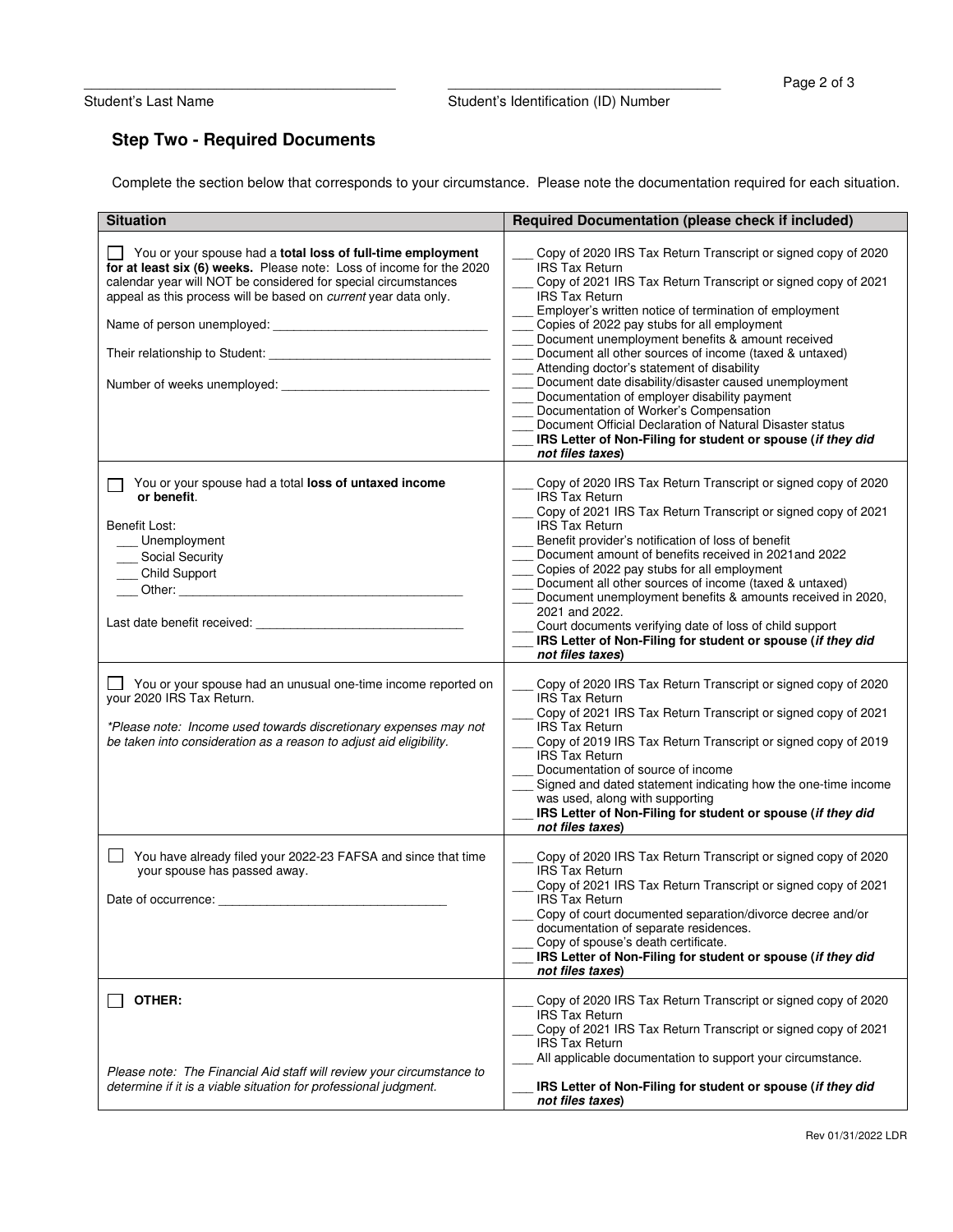### **\*\*How to Obtain an IRS Tax Return Transcript or a Letter of Non-Filing**

- Make an on-line request at https://www.irs.gov/individuals/get-transcript The requester must have access to a valid email address, a text-enabled mobile phone (pay-as-you-go plans cannot be used) in the requester's name, and specific financial account numbers (such as a credit card number or an account number for a home mortgage or auto loan. The transcript will display on-line upon successful completion of the IRS's two-step authentication.
- Automated Telephone Request: 1-800-908-9946 Transcript is generally received within 10 business days from the IRS's receipt of the telephone request.
- Paper request: IRS Form 4506T This form needs to be used if you have moved since filing your taxes. The form can be downloaded at www.irs.gov, click "Get Transcript by MAIL". The transcript is generally received within 10 business

## **Step Three – 2022 Estimated Income Information**

| Complete this section to the best of your ability | <b>Student</b> | <b>Spouse</b> |
|---------------------------------------------------|----------------|---------------|
| Estimated 2022 income earned from work.           |                |               |
| Estimated 2022 US income tax paid                 |                |               |
| Estimated 2022 unemployment benefits              |                |               |
| Estimated 2022 other taxable income and benefits  |                |               |
| Estimated 2022 untaxed income and benefits        |                |               |

# **Step Four – Complete Verification Worksheet and Requirements**

Complete the attached Dependent Verification Worksheet and attach all verification requirements listed on the form. Return it with this appeal and your documentation to the Financial Aid Office. If you have already completed and submitted the Dependent Verification Worksheet, you do not need to submit another one.

### **Signatures**

The student must sign and date below. If married, the spouse' signature is optional.

**WARNING! If you purposely give false or misleading information on this worksheet, you may be fined, be sentenced to jail or both**.

Each person signing this worksheet certifies that all the information reported is complete and correct.

Student's Signature Date Date Controller and Date Date Date

Spouse's Signature (not required) Date

**Please make a copy of this worksheet for your records.** 

\_\_\_\_\_\_\_\_\_\_\_\_\_\_\_\_\_\_\_\_\_\_\_\_\_\_\_\_\_\_\_\_\_\_\_\_\_\_\_\_\_\_\_\_\_\_\_\_\_ \_\_\_\_\_\_\_\_\_\_\_\_\_\_\_\_\_\_\_\_\_\_\_\_\_\_\_\_\_\_\_\_\_

**Submit this worksheet to the Financial Aid Office at Carson Newman University, 1646 Russell Avenue,** 

**Jefferson City, TN 37760 or by fax at 865-471-2035.** 

**If you should have any questions, please contact the Financial Aid Office at 1-800-678-9061 or 865-471-3247.** 

 $\_$  , and the state of the state of the state of the state of the state of the state of the state of the state of the state of the state of the state of the state of the state of the state of the state of the state of the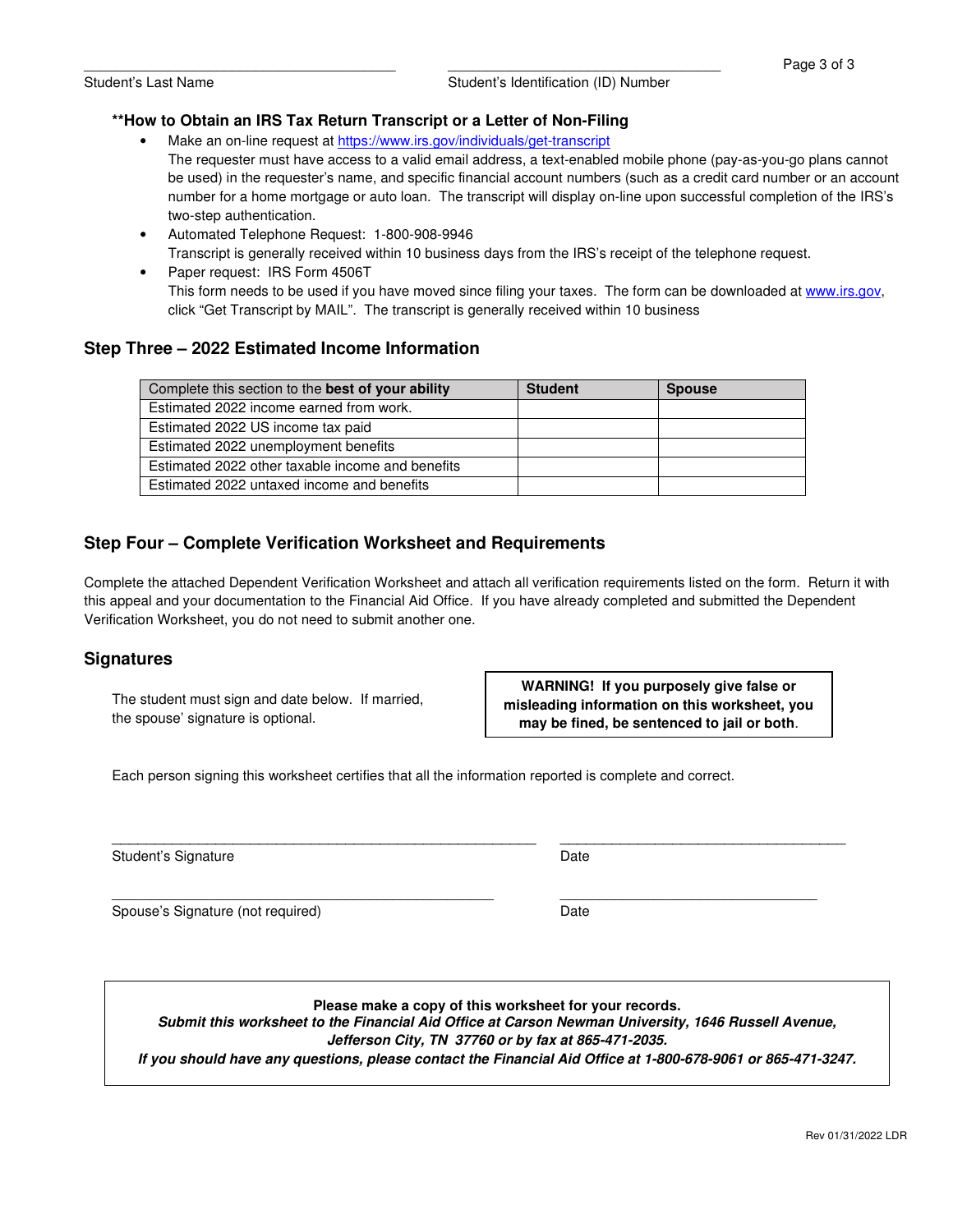# **Carson-Newman University**

# **2022-2023 Independent Verification Worksheet**

 $\_$  ,  $\_$  ,  $\_$  ,  $\_$  ,  $\_$  ,  $\_$  ,  $\_$  ,  $\_$  ,  $\_$  ,  $\_$  ,  $\_$  ,  $\_$  ,  $\_$  ,  $\_$  ,  $\_$  ,  $\_$  ,  $\_$  ,  $\_$  ,  $\_$  ,  $\_$  ,  $\_$  ,  $\_$  ,  $\_$  ,  $\_$  ,  $\_$  ,  $\_$  ,  $\_$  ,  $\_$  ,  $\_$  ,  $\_$  ,  $\_$  ,  $\_$  ,  $\_$  ,  $\_$  ,  $\_$  ,  $\_$  ,  $\_$  ,

 $\_$  ,  $\_$  ,  $\_$  ,  $\_$  ,  $\_$  ,  $\_$  ,  $\_$  ,  $\_$  ,  $\_$  ,  $\_$  ,  $\_$  ,  $\_$  ,  $\_$  ,  $\_$  ,  $\_$  ,  $\_$  ,  $\_$  ,  $\_$  ,  $\_$  ,  $\_$  ,  $\_$  ,  $\_$  ,  $\_$  ,  $\_$  ,  $\_$  ,  $\_$  ,  $\_$  ,  $\_$  ,  $\_$  ,  $\_$  ,  $\_$  ,  $\_$  ,  $\_$  ,  $\_$  ,  $\_$  ,  $\_$  ,  $\_$  ,

Student's Last Name Student's First Name Student's M.I. Student's Identification (ID) Number

Student's E-Mail Address **Student's E-Mail Address** Student's Home/Cell Phone Number

**Your 2022-2023 Free Application for Federal Student Aid (FAFSA) was selected for review in a process called verification. This process is mandated by the US Department Education, requiring schools to verify the data provided on the FAFSA to ensure its accuracy. We must ask you to confirm the information you reported on your FAFSA. To verify that you provided correct information, we will compare your FAFSA with the information on this worksheet and with any other required document(s). If there are differences, your FAFSA information may need to be corrected.** 

**You must complete and sign this worksheet and submit it to the Financial Aid Office at your earliest convenience. Please note that additional documentation may be requested for clarification.** 

**PLEASE COMPLETE IN BLUE OR BLACK INK. FORMS COMPLETED IN PENCIL WILL NOT BE ACCEPTED.** 

## **A. Household Information**

### **List below the people in your household whose information was included on the FAFSA. Include:**

- Yourself (the student)
- Your spouse, if you are married.
- Your children, if you will provide more than half of their support from July 1, 2022, through June 30, 20223 or if the child would be required to provide your information if they were completing a 2022-2023 FAFSA. Include children who meet either of these standards, even if they do not live with you
- Other people if they now live with you and you provide more than half of their support and will continue to provide more than half of their support through June 30, 2023.

Include the name of the college/university for any household member, who will be enrolled, at least half time in a degree, diploma, or certificate program at a postsecondary educational institution any time between July 1, 2022, and June 30, 2023. If more space is needed, attach a separate page with the student's name and ID number at the top.

| <b>Household</b> | Age | <b>Name</b> | <b>Name of College/University</b> | <b>Enrolled at Least</b> |
|------------------|-----|-------------|-----------------------------------|--------------------------|
| <b>Members</b>   |     |             | <b>Attending</b>                  | Half Time (Y/N)          |
| <b>Student</b>   |     |             | Carson-Newman University          |                          |
| <b>Spouse</b>    |     |             |                                   |                          |
| <b>Child</b>     |     |             |                                   |                          |
| <b>Child</b>     |     |             |                                   |                          |
| <b>Child</b>     |     |             |                                   |                          |
| <b>Child</b>     |     |             |                                   |                          |
| <b>Other</b>     |     |             |                                   |                          |
| <b>Other</b>     |     |             |                                   |                          |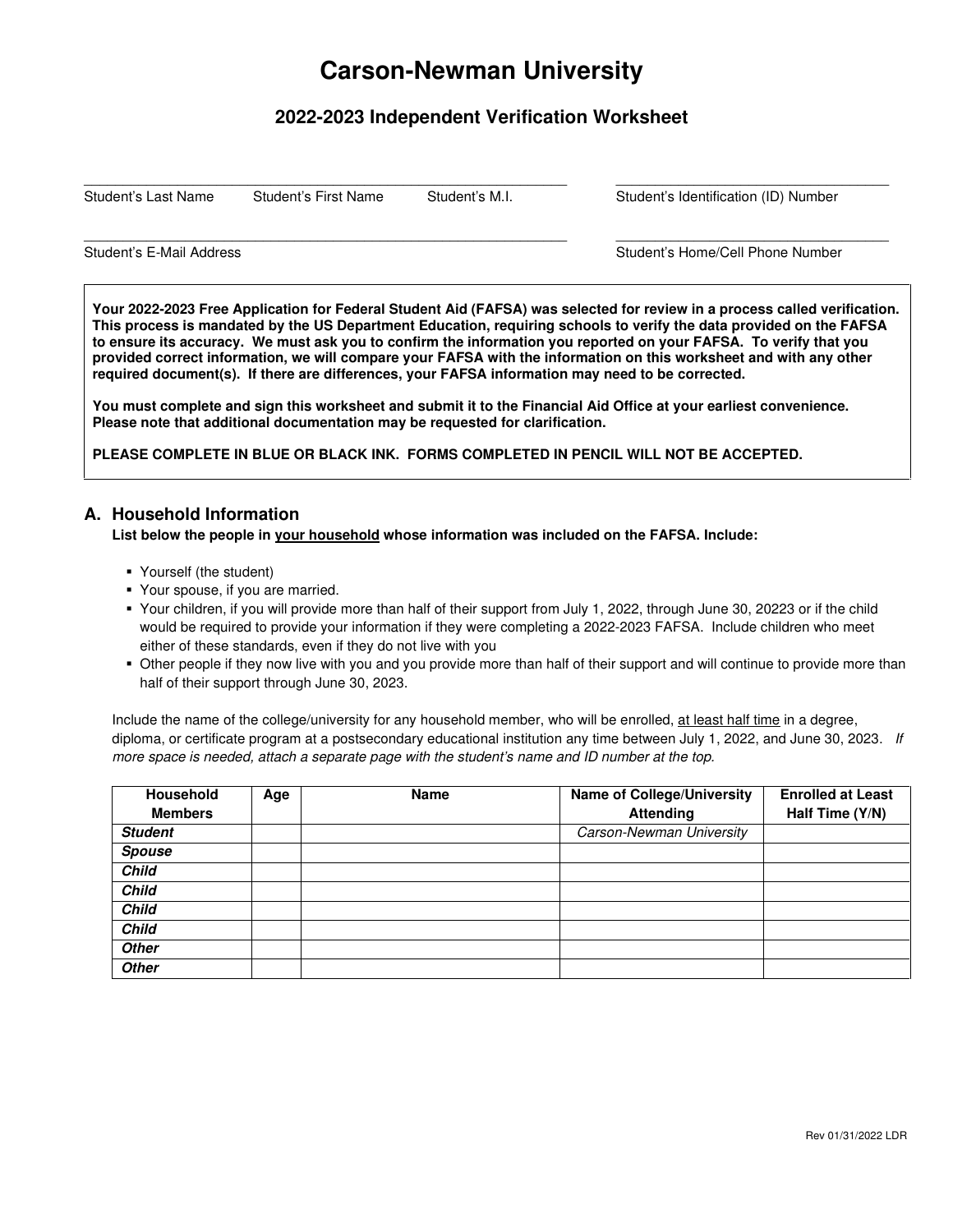## **B. Income Tax Information**

**Check ONE box that applies to you (the Student) and ONE box that applies to your spouse (if applicable).** 

| <b>STUDENT</b>                                                                                                                                                                                                                                                                          | <b>SPOUSE</b>                                                                                                                                                                                                                                                            |  |  |
|-----------------------------------------------------------------------------------------------------------------------------------------------------------------------------------------------------------------------------------------------------------------------------------------|--------------------------------------------------------------------------------------------------------------------------------------------------------------------------------------------------------------------------------------------------------------------------|--|--|
| I filed a 2020 Federal Tax Return.                                                                                                                                                                                                                                                      | I filed a 2020 Federal Tax Return.                                                                                                                                                                                                                                       |  |  |
| Did you use the IRS Data Retrieval Tool* to transfer your                                                                                                                                                                                                                               | Did you use the IRS Data Retrieval Tool* to transfer your                                                                                                                                                                                                                |  |  |
| 2020 tax data directly from the IRS to the FAFSA                                                                                                                                                                                                                                        | 2020 tax data directly from the IRS to the FAFSA                                                                                                                                                                                                                         |  |  |
| Yes                                                                                                                                                                                                                                                                                     | Yes                                                                                                                                                                                                                                                                      |  |  |
| No – Update your FASFA and use the IRS Data                                                                                                                                                                                                                                             | No – Update your FASFA and use the IRS Data                                                                                                                                                                                                                              |  |  |
| Retrieval Tool OR submit a copy of your                                                                                                                                                                                                                                                 | Retrieval Tool OR submit a copy of your                                                                                                                                                                                                                                  |  |  |
| 2020 Tax Return Transcript **                                                                                                                                                                                                                                                           | 2020 Tax Return Transcript **                                                                                                                                                                                                                                            |  |  |
| If student and spouse filed separate 2020 IRS                                                                                                                                                                                                                                           | If student and spouse filed separate 2020 IRS                                                                                                                                                                                                                            |  |  |
| income tax returns, then 2020 Tax Return                                                                                                                                                                                                                                                | income tax returns, then 2020 Tax Return                                                                                                                                                                                                                                 |  |  |
| Transcripts must be provided for each.                                                                                                                                                                                                                                                  | Transcripts must be provided for each.                                                                                                                                                                                                                                   |  |  |
| (see information below)                                                                                                                                                                                                                                                                 | (see information below)                                                                                                                                                                                                                                                  |  |  |
| I did NOT file a 2020 Federal Tax Return, but did<br>$\mathbf{I}$<br>earn income in 2020; however, I was not required to<br>file taxes. (Complete Section C)<br>** An IRS Letter of Non-Filing is required for the student if they<br>did NOT file 2020 taxes** (see information below) | I did NOT file a 202019 Federal Tax Return, but did<br>earn income in 2020; however, I was not required to<br>file taxes. (Complete Section C)<br>** An IRS Letter of Non-Filing is required for the spouse if they<br>did NOT file 2020 taxes** (see information below) |  |  |
| I was NOT employed and had NO INCOME earned                                                                                                                                                                                                                                             | I was NOT employed and had NO INCOME earned                                                                                                                                                                                                                              |  |  |
| from work in 2020.                                                                                                                                                                                                                                                                      | from work in 2020.                                                                                                                                                                                                                                                       |  |  |
| ** An IRS Letter of Non-Filing is required for a student if they                                                                                                                                                                                                                        | ** An IRS Letter of Non-Filing is required for a spouse if they                                                                                                                                                                                                          |  |  |
| did NOT file 2020 taxes** (see information below)                                                                                                                                                                                                                                       | did NOT file 2020 taxes** (see information below)                                                                                                                                                                                                                        |  |  |

### **\*IRS Data Retrieval Tool**

- Make a correction to you FAFSA online and access the tool within the Financial Information section.
- Don't forget to sign and submit the FAFSA correction.

This allows on-line FAFSA filers to pull their tax data direction from the IRS to auto-fill the tax portion of the FAFSA and is the quickest way to get accurate tax information to the Financial Aid Office.

### **\*\*How to Obtain an IRS Tax Return Transcript or a Letter of Non-Filing**

- Make an on-line request at https://www.irs.gov/individuals/get-transcript
	- The requester must have access to a valid email address, a text-enabled mobile phone (pay-as-you-go plans cannot be used) in the requester's name, and specific financial account numbers (such as a credit card number or an account number for a home mortgage or auto loan. The transcript will display on-line upon successful completion of the IRS's two-step authentication.
- Automated Telephone Request: 1-800-908-9946 Transcript is generally received within 10 business days from the IRS's receipt of the telephone request.
- Paper request: IRS Form 4506T This form needs to be used if you have moved since filing your taxes. The form can be downloaded at www.irs.gov, click "Get Transcript by MAIL". The transcript is generally received within 10 business